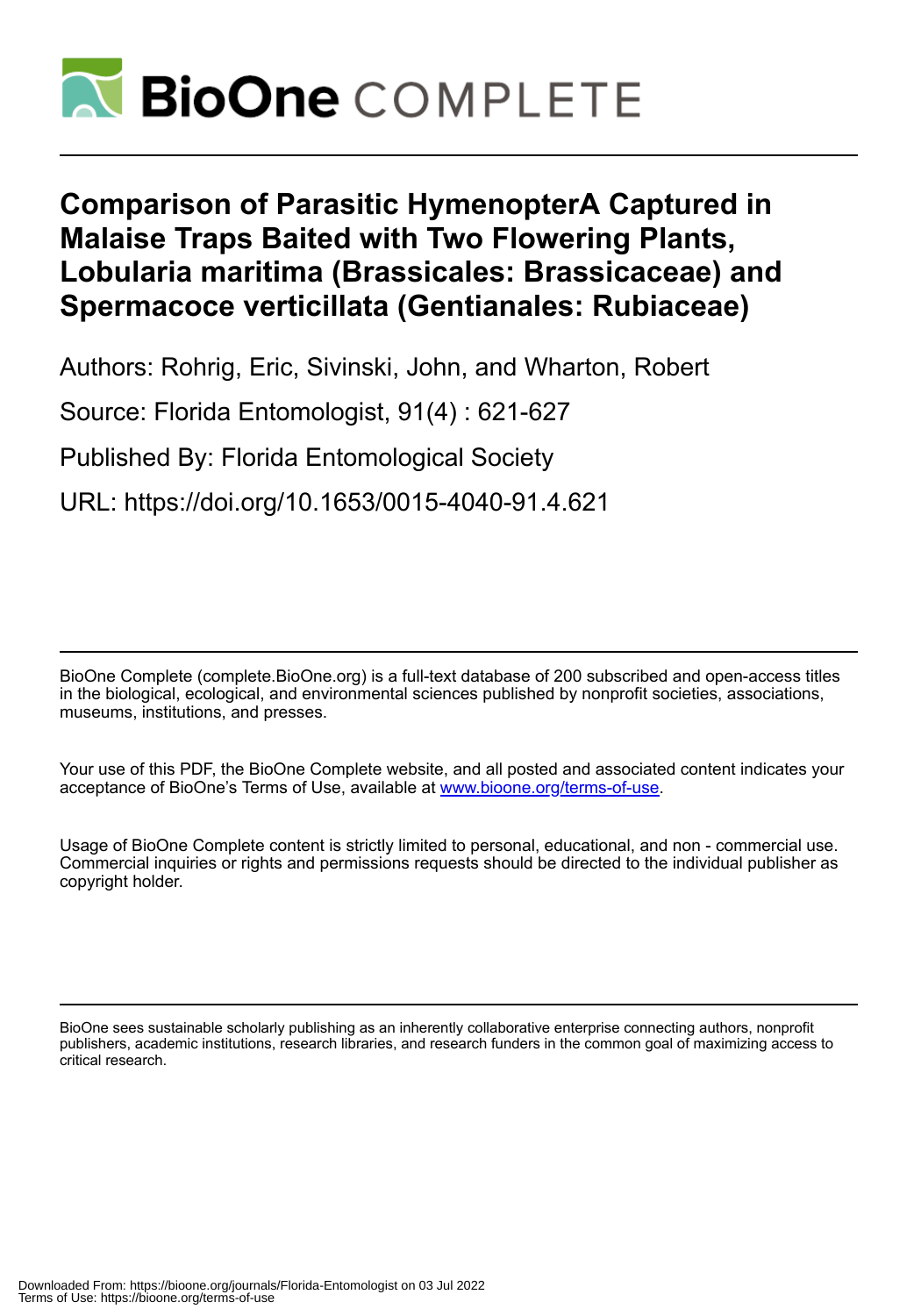# COMPARISON OF PARASITIC HYMENOPTERA CAPTURED IN MALAISE TRAPS BAITED WITH TWO FLOWERING PLANTS, *LOBULARIA MARITIMA* (BRASSICALES: BRASSICACEAE) AND *SPERMACOCE VERTICILLATA* (GENTIANALES: RUBIACEAE)

ERIC ROHRIG<sup>1, 2</sup> JOHN SIVINSKI<sup>2</sup> AND ROBERT WHARTON<sup>3</sup> 1 DEPARTMENT OF ENTOMOLOGY AND NEMATOLOGY, UNIVERSITY OF FLORIDA, GAINESVILLE, FL 32611

 $^2$ USDA-ARS, Center for Medical, Agricultural and Veterinary Entomology, 1600 SW 23rd Dr., Gainesville, FL 32604

3 Department of Entomology, Texas A&M University, College Station, Texas 77840-2475

#### **ABSTRACT**

Many adult hymenopterous parasitoids feed on floral nectar, and occasionally pollen. However, flowers differ in both accessibility and attractiveness to these insects. Malaise traps, a type of "passive/interception" trap, were baited with potted flowering plants, *Lobularia maritima* L. (Brassicaceae) or *Spermacoce verticillata* L. (Rubiaceae), or left unbaited as controls. These plants have different floral structures, but both have been previously used as food-plants for biological control agents. In general, *L. maritima* captured more Braconidae, particularly Opiinae, than either alternative. Species of this subfamily attack Diptera and certain species are important natural enemies of pest Tephritidae. The roles of plant attractiveness (volatiles) and architecture (trap access) are discussed, as is the possibility of employing *L. maritima* and/or its products in monitoring or maintaining fruit fly parasitoids.

Key Words: Braconidae, Ichneumonidae, Chalcidoidea, conservation biological control

#### RESUMEN

Muchos adultos de parasitoides himenópteros se alimentan del néctar floral, y también de vez en cuando de polen. Sin embargo, las flores varían en su accesibilidad y atracción a estos insectos. Las trampas del Malaise, un tipo de trampa de "pasivo/intercepción", fueron proveídas con las plantas florecientes, *Lobularia maritima* L. (Brassicaceae) o *Spermacoce verticillata* L. (Rubiaceae) o dejada sin atrayente como testigo. Estas plantas tienen diversas estructuras florales, pero ambos se han utilizado previamente como fuentes de alimento para agentes de control biológico. En general, *L. maritima* capturó más Braconidae, particularmente Opiinae, comparado a cualquiera alternativa. Las especies de este subfamilia atacan Dipteros y ciertas especies son enemigos naturales importantes de plagas de Tephritidae. Dicutimos tambien los papeles respectivos de la atracción de la planta (volátiles) y de la arquitectura (acceso a la trampa), al igual que sobre la posibilidad de emplear *L. maritima* y/o sus productos para el monitoreo o mantenimiento de parásitos de moscas de la fruta.

The identification of the food sources available to adult parasitoids could yield several benefits. These include: (1) obtaining kairomones that might be formulated as attractants to monitor parasitoid population dynamics, such as agestructure and dispersal; (2) characterizing sites capable of maintaining natural enemies after release; (3) using known food sources to modify agro-environments in order to better concentrate parasitoid populations; and (4) provide cues and nutrients to improve longevity, oviposition and mating in mass-rearing facilities.

Many species of adult hymenopteran parasitoids feed on the nectar of flowering plants (Jervis et al. 1993; Landis et al. 2000; Syme 1975). Nectar

provides a valuable source of carbohydrates and is often the only source available (Wackers et al. 1996). Even host-feeding parasitoids consume additional floral foods (Jervis & Kidd 1986). Floral feeding increases the longevity, fecundity and parasitism rates of certain visiting wasps in the laboratory (Idris & Grafius 1995; Zhao et al. 1992), in field cages (Dyer & Landis 1996) and in the field (Zhao et al. 1992).

However, not all parasitic Hymenoptera are able to use the nutrients provided by specific flowers. Pollen feeding appears to be uncommon among parasitoids (Jervis et al. 1992), and in the case of nectar, the generally short mouthparts of most parasitic Hymenoptera restrict them to ex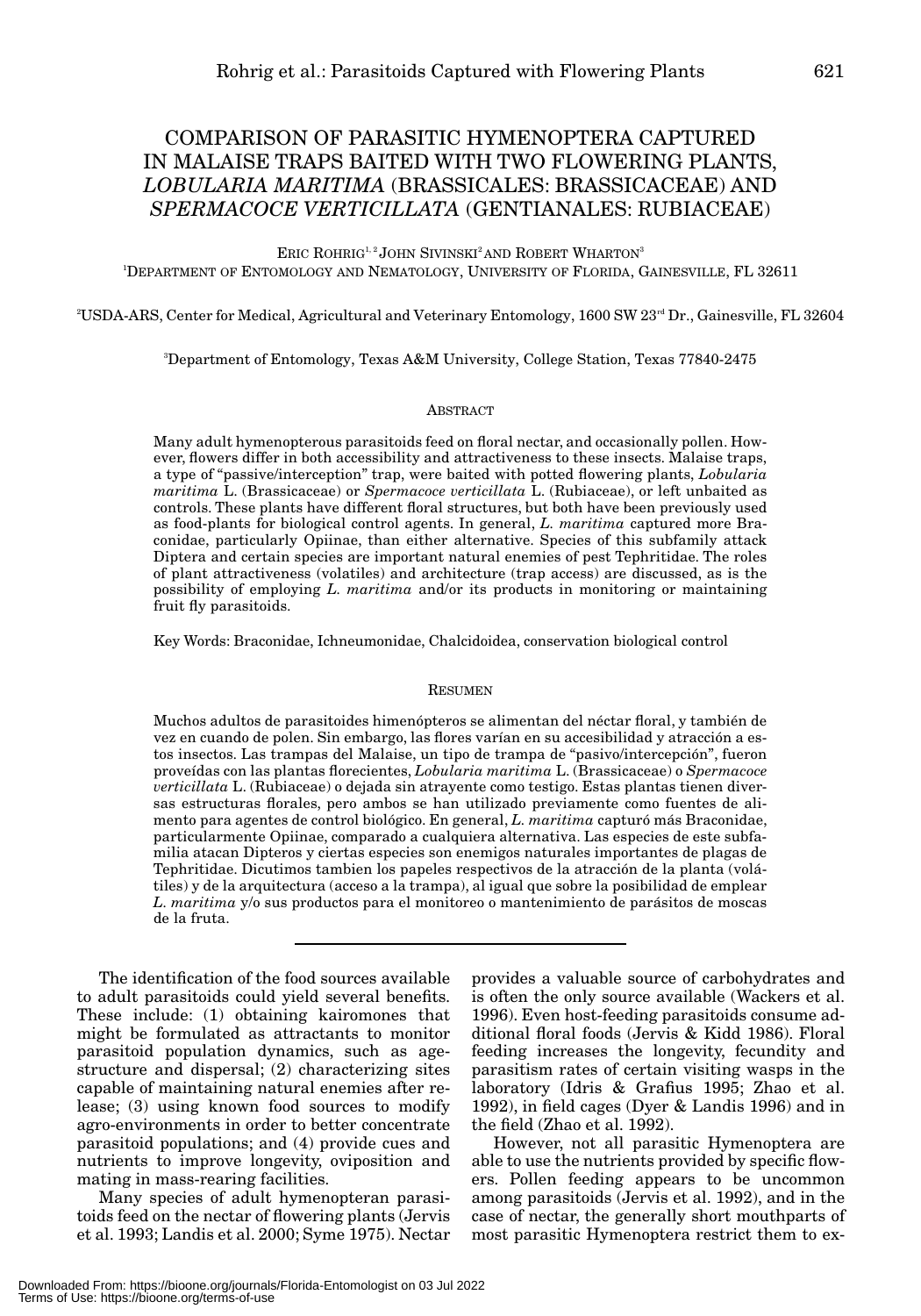ploiting flowers with short corollas or with exposed nectaries (Patt et al. 1997). Some flower species possess guard hairs above nectaries, which only allow access to certain parasitoids (Beattie 1985; Jervis et al. 1992, 1993; Sivinski et al. 2006).

Just as not all flower-resources are accessible, neither are all flowers attractive. For example, volatile compounds vary greatly among plant species (Dudareva et al. 2000), and insects attracted to specific odor complexes also vary greatly at the level of species, family, and even order (Pellmyr 1986). Some plants such as *Ficus* sp. attract a single species of fig wasps, while at the other end of the spectrum, species of the family Apiaceae often attract Hymenoptera from multiple families.

Given the known variance in the attractiveness of flowers, and presumably in their ability to hold insects in their vicinity because of difference in nectar-accessibility, we used interception traps to evaluate the differences in the parasitic Hymenoptera associated with 2 species of flowering plants, *Spermacoce verticillata* L. and *Lobularia maritima* L. Both have been suggested for use in conservation biological control and natural enemy monitoring.

#### Flowering Plants used in the Experiments.

*Spermacoce verticillata* L. (=*Borreria verticillata* L.) (Rubiaceae) shrubby false buttonweed is a perennial dicot native to the West Indies, but introduced into Florida and Texas as well as west tropical Africa, the tropical Americas and the south Pacific. It grows in open or disturbed sandy zones and pinelands, and requires full to part sun and moderate amounts of water. *S. verticillata* will flower year round in frost-free areas. It bears small white flowers that form dense clusters at the upper stem nodes. Flowers, on average, have a 1.5-mm corolla depth, 1.0-mm corolla width and posses a honey guard at the interior base of the corolla (Sivinski et al. 2006). *Spermacoce verticillata* nectar is a major food source for the adult mole cricket ectoparasitoids *Larra bicolor* F. and *Larra analis* F. in Florida, and has been planted for monitoring purposes and to maintain populations (Frank & Parkman 1999).

*Lobularia maritima* L. (= alyssum) (Brassicaceae) *Lobularia. maritima* is a non-weedy dicot that was introduced from the Mediterranean and now ranges throughout most of the United States including Hawaii. It spreads as a ground cover and attracts large numbers of parasitic Hymenoptera (Chaney 1998). Small cruciformstalked white flowers grow in clusters randomly throughout the plant. On average, corollas are 0.67 mm wide by 1.4 mm deep (Sivinski et al. 2006).

Johanowicz & Mitchell (2000) examined the use of *L. maritima* to increase the longevity of 2

augmentatively-released parasitoids, *Cotesia marginiventris* (Cresson) and *Diadegma insulare* (Cresson) in cabbage fields. In greenhouse experiments they found that both parasitoids lived significantly longer when provided with flowers over those provided with only water, and lived as long with flowers as when provided with honey. *Lobularia maritima* flowers increased female and male *Dolichogenidea tasmanica* (Cameron) longevity in cage studies (Berndt & Wratten 2005). Begum et al. (2004) found alyssum flowers to be the ideal flower food source for the egg parasitoid *Trichogramma carverae* (Oatman and Pinto), but only the white flower variety of alyssum increased *T. carverae* longevity and fecundity. This was the color used in the present experiments.

#### MATERIALS AND METHODS

#### Malaise Traps

The numbers and types of insect natural enemies attracted to *S. verticillata* and *L. maritima* were compared through flower-baited traps placed along a field margin. Insects were collected in 3 H-shaped Malaise traps (BioQuip Products, Inc. Rancho Dominguez, California, model 2875D) based on the Townes pattern (Ent. News 83:239-247, 1972). They were constructed of a dark green fine mesh (10 threads per cm) and measured 1.8 m long by 1.2 m wide. Collecting heads were located at the top of a 1.8-m aluminum pole on one end of the trap and this end was oriented to the west (2004 collecting season; see below) and southwest (2007 collecting season). These heads (model 2875 WDH) were opaque white and measured 140 mm wide by 215 mm tall with a 19-mm diameter opening for insect egress. Isopropyl alcohol (70%) was added to a depth of 2- 3 cm in order to kill and preserve the trapped insects.

#### Plant Culture.

*Spermacoce verticillata* was grown in ~4-L plastic pots during the 2004 trapping season and in ~12-L pots during 2007. *Lobularia maritima* was grown in ~4-L pots during both seasons. Jungle Growth Professional Growers Mix potting soil (Piedmont Pacific, Inc. Statham GA) was the growing medium and plants were maintained in a greenhouse at the USDA, CMAVE complex in Gainesville, FL when not involved in an experiment. All flowerpots were watered daily in the greenhouse and every other day in the field.

#### Trap Sites and Flower Placement.

Trapping was done at 2 locations in Alachua County, FL. The first site was at the University of Florida Dairy research unit in Hague (2004 and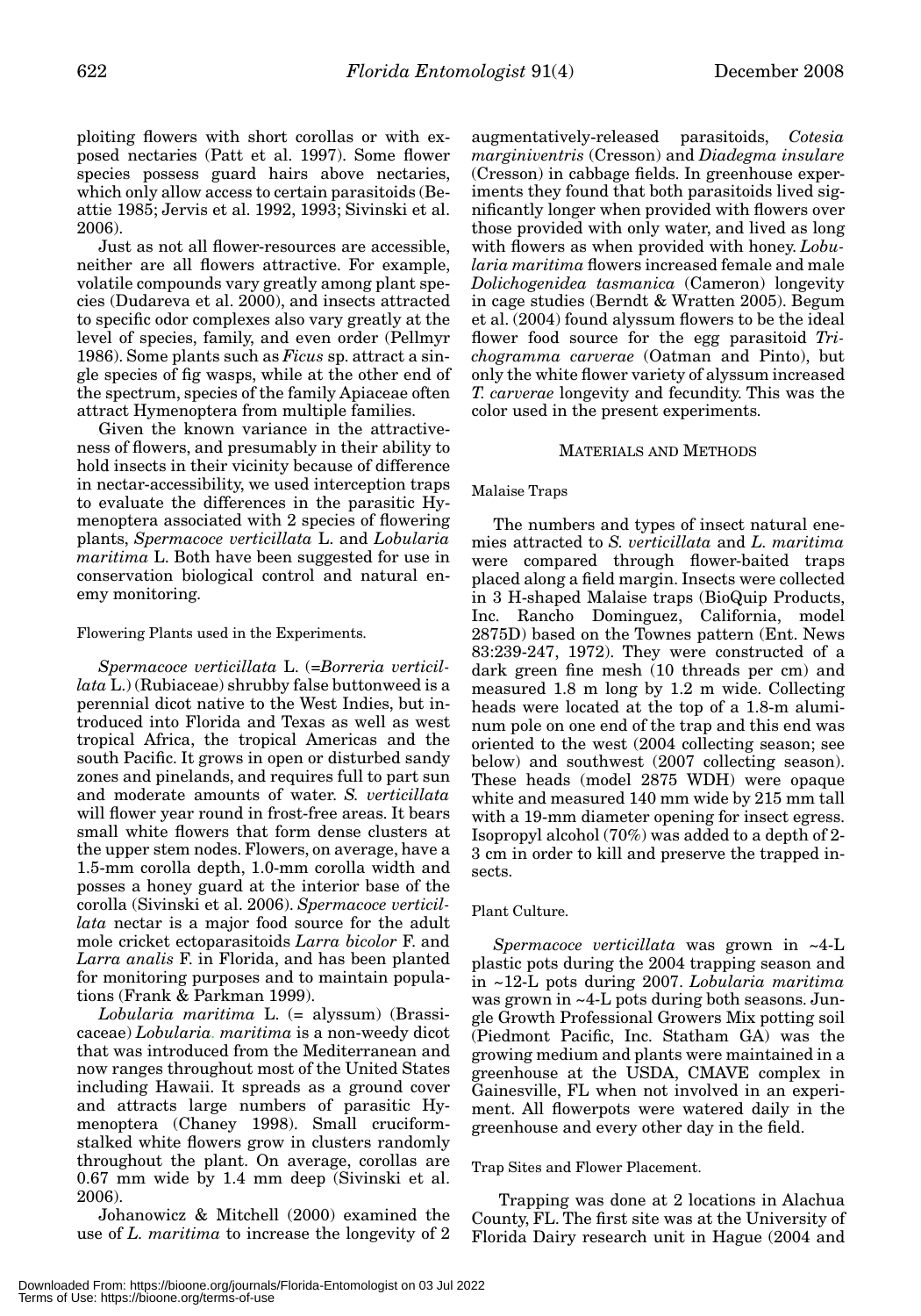2007). From Apr 30 thru May 28, 2004, three traps were placed 30.5 m apart along a thin line of deciduous trees and associated undergrowth separating 2 cornfields (*Zea mays* L.; in the vicinity of 29° 47.333 N, 082° 25.047 W). From Nov 23 thru Dec 18, 2004 a similar trap line was run on the USDA-ARS Center for Medical, Agricultural and Veterinary Entomology, (29° 38.0884 N, 082° 21.640 W). Traps were placed 30.5 m apart in a straight line along a fence line with light, weedy vegetative growth, and replicated in the same manner as the traps at Hague. In 2007, the 3 traps were located along another densely vegetated margin of 1 of the above corn fields at 29° 47.332 N, 082° 25.012 W; 29° 47.328 N, 082° 24.969 W and 29° 47.311 N, 082° 24.880 W, respectively.

In both years, wild flowering plants were regularly removed from within 4 m of the traps. In 2004, 12 flowerpots, 6 per side, of any 1 species of full-flowering test-plant were placed under a particular trap. In 2007, 12 smaller pots of *L. maritima* and 6 larger pots of *S. verticillata* were used. In both years a third trap without flowerpots acted as a control.

## Trapping Protocol.

The trap-treatments were randomly placed in their starting order and then rotated following each collection period. In 2004, each trap was set for 48 h, at the end of which the collecting jars were emptied and the flowerpots or "blank-control" were moved to the adjacent trap. This rotation was completed 4 times so that each treatment was exposed for 12 collection periods. In 2007, traps were set for 24 h and rotated through each position 5 times for a total of 15 exposures / treatment. All hymenopteran parasitoids were removed and preserved in 70% isopropyl alcohol in individual jars, one per collecting head, labeled and brought back to the laboratory for sorting and identification with the keys in Goulet & Huber (1993). Total Hymenoptera numbers per day and per family were recorded. In 2007, Ichneumonidae and Braconidae were further subdivided initially on the basis of body length (>1cm, 0.5- 1cm and <0.5cm). In 2004, braconid subfamily identification was done by Lionel Stange, Florida Department of Agriculture, Division of Plant Industry, Gainesville, Florida, and Gregory Evans at the Systematic Entomology Laboratory, USDA/ ARS/BARC Beltsville, MD. Although specimens were not identified to species, each morphotype was recorded separately and an example preserved in the authors' collection. In 2007, Braconidae were identified to subfamily by the authors and all individual parasitoids were retained in the authors' collections.

Data analysis was initially by Analysis of Variance (PROC ANOVA; SAS Inst.) with bait (plant) type, trap site, and the interaction of bait and site as variables. When statistically significant relationships were found, further comparisons of means were performed through one-way Analysis of Variance (PROC ANOVA) followed by Waller's separation tests.

### RESULTS

In 2004, *L. maritima-* baited traps captured 688 Hymenoptera from 19 families, *S. verticillata* 517 individuals from 23 families and the control 534 specimens from 20 families (Tables 1 and 2). In 2007, *L. maritima* baited traps captured 918 hymenopteran parasitoids, *S. verticillata* 738 and the control 781.

Hague (2004): There were no differences in the total numbers of insects among trap-sites  $(F = 1.5,$  $df = 2, P = 0.24$  and no interactions between trapsite and flower type ( $F = 0.3$ ,  $df = 4$ ,  $P = 0.84$ ). Nor was there a difference among the total numbers of insects caught on the various flower type- treatments  $(F = 1.9, df = 2, P = 0.17, Table 1)$ . However, when the 2 families composing 88% of the capture, Ichneumonidae (53%) and Braconidae (35%), were considered separately a pattern of differential capture emerged.

Among the ichnuemonids there were differences among trap-sites ( $F = 7.8$ ,  $df = 2$ ,  $P = 0.002$ ), but there were no differences among catches on flower type or any interaction between trap-site and flower type  $(F = 0.01, df = 2, P = 0.99)$ . However, braconid numbers were influenced by flower type  $(F = 3.3, df = 2, P = 0.05)$ , with a Waller grouping showing that *L. maritima*- traps captured significantly more insects than *S. verticillata* but not the unbaited controls. No differences were found among sites ( $F = 0.7$ ,  $df = 2$ ,  $P = 0.50$ ), nor was there any interaction between site and flower type  $(F = 0.03, df = 4 P = 0.99)$ . Of Braconidae captured in the alyssum baited malaise traps, 28% consisted of 2 unidentified "morphotypes" of Opiinae.

CMAVE (2004): The numbers of insects captured was much lower than previous samples taken at the Hague site (Table 2). There were neither significant effects of flower type nor any interactions between flower type and trap-site in ichneumonids ( $F = 1.96$ ;  $df = 2$ ;  $P = 0.16$  and  $F =$ 0.45,  $df = 4$ ,  $P = 0.76$ , respectively). However, there was a pronounced but insignificant effect of flower type on Braconidae  $(F = 3.1 \text{ df} = 2; P =$ 0.06). A Waller separation test did find significantly more braconids captured in *L. maritima*baited traps than in the empty controls. Eleven percent of the total braconids captured were opiines.

Hague (2007): While there was a difference in total numbers of parasitoids captured at the different trap sites  $(F = 10.3, df = 2, P < 0.0003)$ , there were no differences among the trap-treat-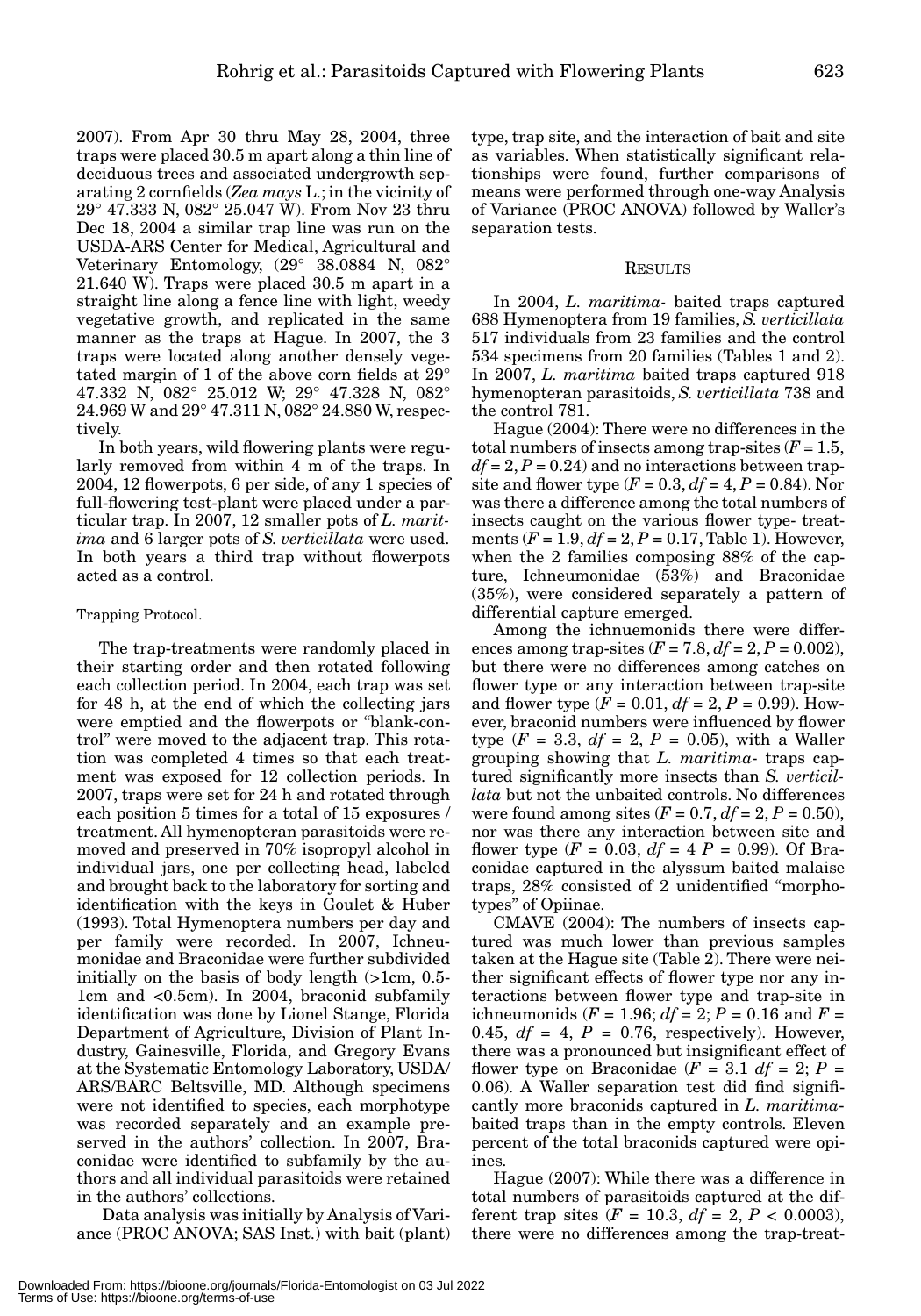| TABLE 1. THE NUMBERS (PERCENTAGES) OF VARIOUS FAMILIES OF HYMENOPTERA CAPTURED AT THE HAGUE. FLORIDA.        |
|--------------------------------------------------------------------------------------------------------------|
| SITE (2004) IN MALAISE TRAPS BAITED WITH <i>LOBULARIA MARITIMA</i> OR <i>SPERMACOCE VERTICILLATA</i> OR LEFT |
| UNBAITED AS CONTROL.                                                                                         |

| Family               | L. maritima<br>Total specimens $(\%)$ | S. verticillata<br>Total specimens $(\%)$ | Control<br>Total specimens $(\%)$ |  |
|----------------------|---------------------------------------|-------------------------------------------|-----------------------------------|--|
|                      |                                       |                                           |                                   |  |
| <b>Braconidae</b>    | 308(44.9)                             | 129(25)                                   | 155(29)                           |  |
| <b>Ichneumonidae</b> | 256(37.3)                             | 261(50.5)                                 | 253 (47.4)                        |  |
| Sphecidae            | 47(6.8)                               | 39(7.5)                                   | 47(8.8)                           |  |
| Halictidae           | 29(4.2)                               | 18(3.3)                                   | 15(2.8)                           |  |
| Pompilidae           | 20(2.9)                               | 17(3.3)                                   | 25(4.7)                           |  |
| Bethylidae           | 6(0.87)                               | 2(0.39)                                   | 6(1.1)                            |  |
| Proctotrupidae       | 5(0.72)                               | 4(0.77)                                   | 2(0.37)                           |  |
| Eupelmidae           | 3(0.44)                               | 2(0.39)                                   | 3(0.56)                           |  |
| Evanidae             | 2(0.29)                               | 1(0.19)                                   | 2(0.37)                           |  |
| Pteromalidae         | 2(0.29)                               | 6(1.1)                                    | 3(0.56)                           |  |
| Chalcididae          | 1(0.14)                               | 4(0.77)                                   | 4(0.75)                           |  |
| Chrysididae          | 1(0.14)                               | 0                                         | $\bf{0}$                          |  |
| Dryinidae            | 1(0.14)                               | $\theta$                                  | $\theta$                          |  |
| Embolembidae         | 1(0.14)                               | 3(0.57)                                   | $\theta$                          |  |
| Tenthredinidae       | 1(0.14)                               | 1(0.19)                                   | 2(0.37)                           |  |
| Torymidae            | 1(0.14)                               | 2(0.39)                                   | 1(0.19)                           |  |
| Figitidae            | 0                                     | 3(0.57)                                   | 1(0.19)                           |  |
| Vespidae             | 0                                     | 3(0.57)                                   | 1(0.19)                           |  |
| Eurytomidae          | 0                                     | 2(0.39)                                   | 1(0.19)                           |  |
| Ormyridae            | 0                                     | 2(0.39)                                   | 2(0.37)                           |  |
| Apidae               | 0                                     | 1(0.19)                                   | $\boldsymbol{0}$                  |  |
| Mymaridae            | 0                                     | 1(0.19)                                   | $\mathbf{0}$                      |  |
| Scelionidae          | $\mathbf{0}$                          | 1(0.19)                                   | $\theta$                          |  |
| s.f. Chalcidoidea    | 2(0.29)                               | 12(2.3)                                   | 8(1.5)                            |  |
| s.f. Cynipoidea      | 1(0.14)                               | 3(0.57)                                   | 2(0.37)                           |  |
| s.f. Proctotrupoidea | 1(0.14)                               | $\mathbf{0}$                              | 1(0.19)                           |  |

ments  $(F = 0.9, df = 2, P = 0.42)$  or the interaction between site and treatment  $(F = 0.6, df = 2, P =$ 0.64, Table 3). This pattern of differences among sites but not treatments was true of Icnuemonidae in particular (respectively;  $F = 12.7$ ,  $df$  $= 2$ ,  $p < 0.0001$ ;  $F = 0.03$ ,  $df = 2$ ,  $P = 0.97$ ;  $F = 0.6$ ,  $df = 4, P = 0.70$ . Among the Braconidae, the situation was reversed. There was no difference among trap-site  $(F = 1.3, df = 2, P = 0.29)$ , but there was a difference among trap-treatments (*F*  $= 7.7, df = 2, P = 0.002$  with *L. maritima* baited traps capturing more insects than either *S. verticillata* or controls. The difference among the treatments was due to the differential capture of relatively small individuals, those < 0.5 cm in length (*F* = 8.3, *df* = 2, *P* = 0.001). Of the 19 braconid subfamilies represented in the 2007 trapcaptures, Opiinae and Microgasterinae, were exceptionally abundant (Table 3). Opiines were more likely to be captured in Malaise traps baited with *L. maritima* than in unbaited traps or those baited with *S. verticillata*  $(F = 8.6, df =$  $2, P = 0.0009$ ) This was not the case with Microgasterinae ( $F = 0.2$ ,  $df = 2$ ,  $P = 0.82$ ). In neither subfamily was there a significant effect of trap-

site or any interaction between flower-baits and trap-site. There was a significant interaction between treatment and trap-site in the relatively small numbers of chalcidoids captured  $(F = 2.8,$  $df = 4, P = 0.04$ . A Waller means separation test found *L. maritima* – baited traps to have caught more insects than those with *S. verticillata*, but neither flower differed from the unbaited control.

#### **DISCUSSION**

Although nectar feeding, and to a lesser extent pollen consumption, is common in the parasitic Hymenoptera (Jervis et al. 1993), the baited-Malaise trap experiment could not irrefutably demonstrate that the Hymenoptera captured were feeding on flowers. Direct observations of feeding were not recorded. However, there are at least 2 likely explanations for the differences in the numbers of Braconidae, particularly Opiinae, captured in the various traps: (1) that there are differences in floral attractiveness, and (2) that there were differences in floral food quality / accessibility so that particular insects spent less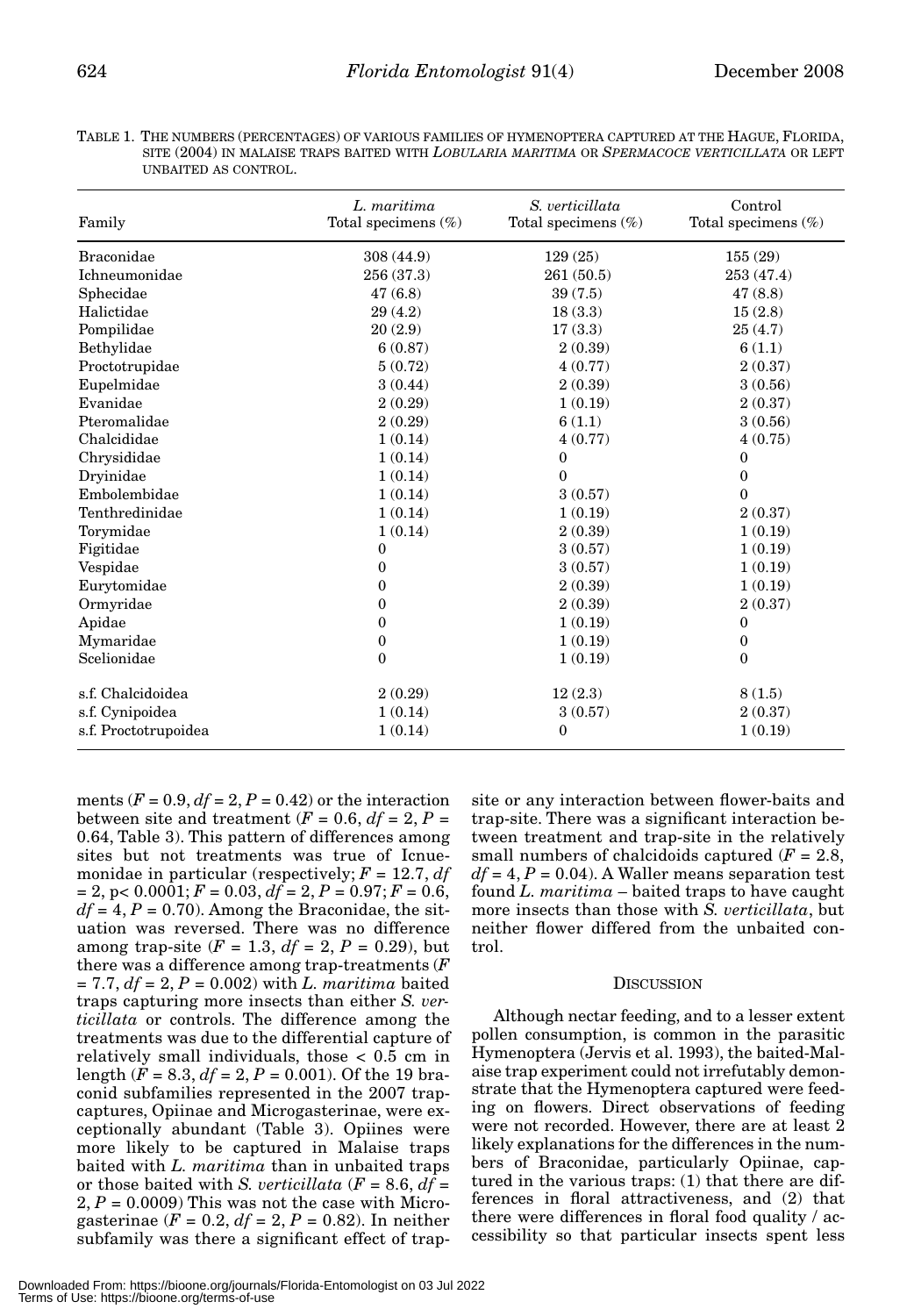| TRAPS BAITED WITH <i>LOBULARIA MARITIMA</i> OR S <i>PERMACOCE VERTICILLATA</i> OR LEFT UNBAITED AS CONTROL. |                                       |                                           |                                   |  |  |  |
|-------------------------------------------------------------------------------------------------------------|---------------------------------------|-------------------------------------------|-----------------------------------|--|--|--|
| Family                                                                                                      | L. maritima<br>Total specimens $(\%)$ | S. verticillata<br>Total specimens $(\%)$ | Control<br>Total specimens $(\%)$ |  |  |  |
| Ichneumonidae                                                                                               | 45(45)                                | 28(32.2)                                  | 24(48)                            |  |  |  |
| <b>Braconidae</b>                                                                                           | 27(27)                                | 24(27.6)                                  | 11(22)                            |  |  |  |
| Pteromalidae                                                                                                | 6(6)                                  | 4(4.6)                                    | 2(4)                              |  |  |  |
| Sphecidae                                                                                                   | 5(5)                                  | 3(3.4)                                    | 6(12)                             |  |  |  |
| Torymidae                                                                                                   | 5(5)                                  | 11(12.6)                                  | 3(6)                              |  |  |  |
| Chalcididae                                                                                                 | 3(3)                                  | 2(2.3)                                    | 0                                 |  |  |  |
| Halictidae                                                                                                  | 3(3)                                  | 1(1.1)                                    | 0                                 |  |  |  |
| Apidae                                                                                                      | 2(2)                                  | 1(1.1)                                    | 0                                 |  |  |  |
| Eurytomidae                                                                                                 | 2(2)                                  | $\theta$                                  | 0                                 |  |  |  |
| Scelionidae                                                                                                 | 1(1)                                  | 1(1.1)                                    | $\Omega$                          |  |  |  |
| Vespidae                                                                                                    | 1(1)                                  | 6(6.9)                                    | 4(8)                              |  |  |  |
| Encyrtidae                                                                                                  | 0                                     | 1(1.1)                                    | 0                                 |  |  |  |
| s.f. Chalcidoidea                                                                                           | 0                                     | 3(3.4)                                    | 0                                 |  |  |  |
| s.f. Cynopoidea                                                                                             | 0                                     | 2(2.3)                                    | 0                                 |  |  |  |

TABLE 2. THE NUMBERS (PERCENTAGES) OF VARIOUS FAMILIES OF HYMENOPTERA CAPTURED AT THE CENTER FOR MEDICAL, AGRICULTURAL AND VETERINARY ENTOMOLOGY, GAINESVILLE, FLORIDA, SITE (2004) IN MALAISE TRAPS BAITED WITH *LOBULARIA MARITIMA* OR *SPERMACOCE VERTICILLATA* OR LEFT UNBAITED AS CONTROL.

time in the vicinity *S. verticillata-*baited (and unbaited) traps and were less likely to be captured.

Sivinski et al. (2006) examined several flowering plants, including *L. maritima* and *S. verticillata,* as food sources for the opiine braconid *Diachasmimorpha longicaudata* (Ashmead). Individuals were observed flying to and apparently feeding upon the flowers of *L. maritima* in a greenhouse. Male and female maximum longevities in cages with flowers were greater than those with access to water only, but there was no difference in mean longevities.

Under laboratory conditions, *D. longicaudata* responded in flight tunnels to *L. maritima* but not to *S. verticillata.* Volatiles of the 2 flowers were collected and analyzed by capillary gas liquid chromatography (GC) and mass spectral analysis (MS). Acetophenone was isolated from *L. maritima* but not from *S. verticillata.* In flight tunnels, female *D. longicaudata* significantly attracted to acetophenone but no odor source, either floral or floral-derived, was attractive to male parasitoids. The demonstration of an attractive floral volatile-compound suggests that it was not foliage or any associated insect hosts / honeydew producers that were responsible for the attractiveness of *L. maritima* in the field.

Flower morphology is known to influence insect parasitoid access to nectar and pollen (Patt et al. 1997; Wäckers 2004). The characters considered to be most likely to effect access to nectar are corolla width at the bottom of the flower where nectar was present and corolla depth. The first because a relatively narrow corollar diameter might block the entrance of an insects head and the later because the typically short tongues of Braconidae, particularly small species, might be better suited to feeding on shallow flowers (see Jervis 1998). *Lobularia maritima* and *S. verticillata* have similar corollar widths and depths, but the later has what appears to have a honey guard, filaments positioned above the interior nectar source, that might restrict the access of an insect too small and weak to displace them (Sivinski et al. 2006).

Not only flower, but whole plant architecture might play a role in accessibility as well. *Spermacocae verticillata* is a higher growing plant and was potted in larger/taller pots than was *L. maritima.* It is possible that low-lying insects might have been blocked from the upper reaches of the Malaise trap by *S. verticillata*, or simply do not forage far enough above the ground to exploit its flowers. If the former (blocking) but not the latter (foraging height) were the case, unbaited traps would be expected to capture more insects than those baited with low growing plants, which in turn would capture more than high growing plants. This was generally not the case, although partially consistent with the pattern of 2007 chalcidoid and 2004 braconid captures, in which *L. maritima-* traps captured more insects than those baited with *S. verticillata* but not more than the unbaited control. Such complications make us very reluctant to extrapolate from negative results that certain taxa, e.g., ichneumonids and microgasterine braconids, did not feed on either flower. For example, there is laboratory evidence that at least certain microgasterine parasitoids feed on *L. maritima* (Johanowicz & Mitchell 2000).

The most consistent result of our trapping was the greater numbers of opiine braconids caught in *L. maritima* –baited traps. Species of this subfamily oviposit in the larvae and eggs of Diptera and complete development in the hosts' prepupae (Wharton & Marsh 1978; Shaw & Huddleston 1991; Wharton 1997). Many important biological control agents of pest Tephritidae are opiines and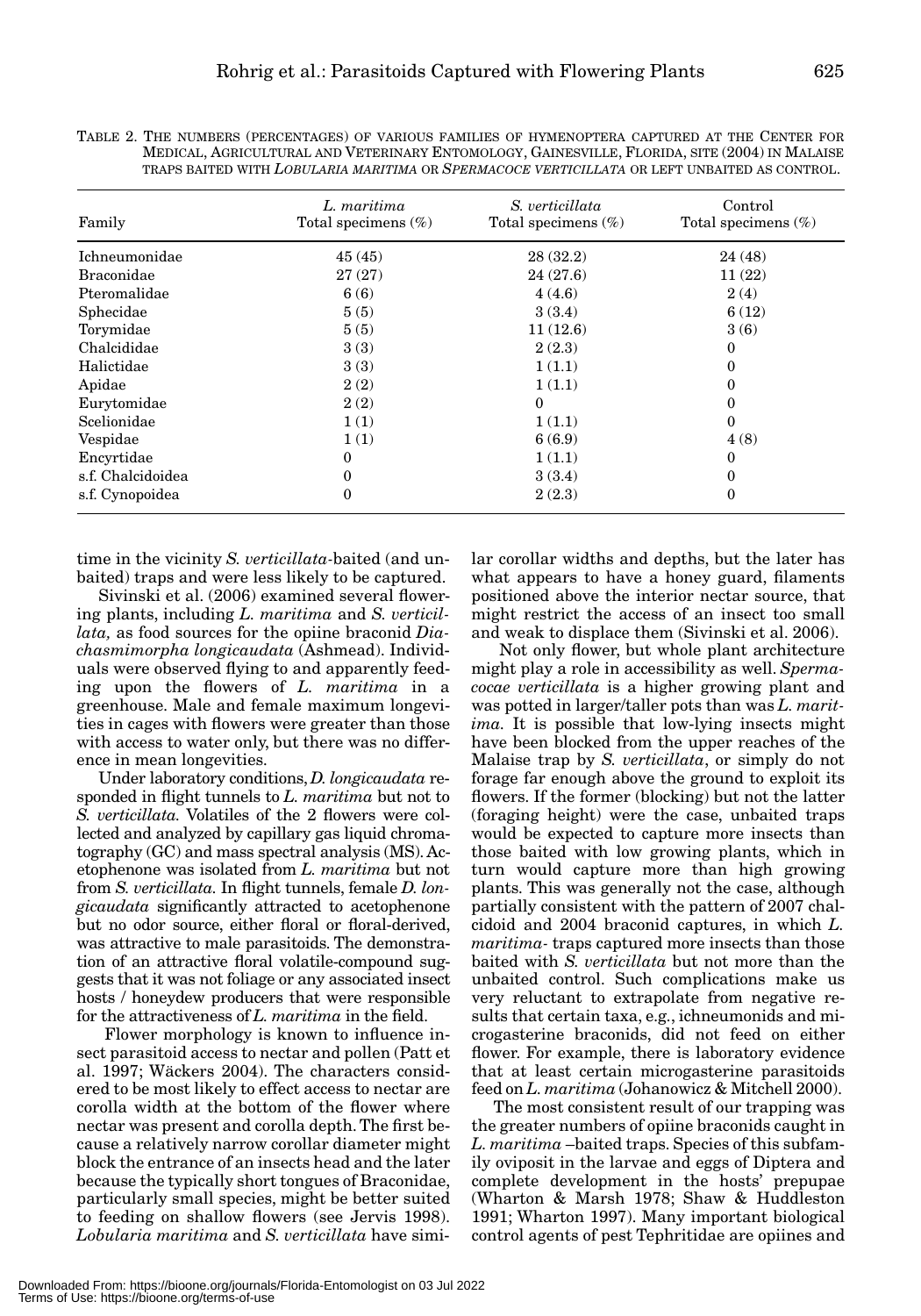| TABLE 3. THE NUMBERS OF THE VARIOUS BRACONID SUBFAMILIES CAPTURED AT THE HAGUE, FLORIDA, SITE DURING |  |  |  |  |
|------------------------------------------------------------------------------------------------------|--|--|--|--|
| MAR AND APR 2007 IN MALAISE TRAPS BAITED WITH <i>LOBULARIA MARITIMA</i> OR SPERMACOCE VERTICILLATA   |  |  |  |  |
| OR LEFT EMPTY AS A CONTROL.                                                                          |  |  |  |  |

| Subfamily         | L. maritima    | S. verticillata | Control  |
|-------------------|----------------|-----------------|----------|
| Agathidinae       | 1              | $\theta$        | $\theta$ |
| Alysiinae         | 23             | 12              | 23       |
| Aphidiinae        | 7              | 3               | 2        |
| Blacinae          | 3              | 2               |          |
| <b>Braconinae</b> | 7              | $\overline{2}$  | 5        |
| Cardiochilinae    |                | 0               | 0        |
| Cheloninae        | 10             | 5               | 5        |
| Doryctinae        | $\overline{2}$ |                 |          |
| Euphorinae        | 23             | 10              | 9        |
| Helconinae        | 0              |                 |          |
| Homolobinae       | 7              | 8               | 13       |
| Hormiinae         |                |                 |          |
| Ichneutinae       | 0              | 2               | 0        |
| Macrocentrinae    | $\overline{2}$ |                 |          |
| Microgasterinae   | 120            | 69              | 87       |
| Opiinae           | 100            | 29              | 52       |
| Orgilinae         | 23             | 11              | 23       |
| Roganiae          |                | 1               | 2        |
| Sigalphinae       |                | $\Omega$        | 0        |

some of these are mass-reared for inundative area-wide releases (Sivinski et al. 1996). Of the opiines captured in 2007 in traps baited with *L. maritima,* 35% were from various ill-defined species of *Utetes,* a genus that includes *U. anastrephae* (Viereck), a wide spread and sometimes abundant natural enemy of tropical and subtropical fruit infesting tephritids, and *U. canaliculatus* (Gahan), which with related species attacks various pest species in the genus *Rhagoletis* (Lopez et al. 1999). Given this and the previously mentioned attraction of another tephritid biological control agent, *D. longicaudta*, to a *L. maritima* volatile constituent, it might be profitable to examine *L. maritima* and/or its odors as means of attracting, concentrating and maintaining tephritd fly natural enemies in fruit agroecosystems.

#### ACKNOWLEDGMENTS

We are indebted to the staff at the University of Florida Dairy research Unit at Hague, Florida, for allowing us to erect our traps at their facility. Jim Wiley and Dr. Lionel Stange (Florida State Collection of Arthropods; Gainesville, Florida) assisted in the identification of the hymenopteran families captured in 2004. Dr. Phil Stansly and Dr. Rob Meagher made many useful comments on earlier versions of this manuscript.

#### REFERENCES CITED

BEATTIE, A. J. 1985. The Evolutionary Ecology of Antplant Mutualisms. Cambridge University Press, Cambridge, UK.

- BEGUM, M., G. M. GURR, AND S. D. WRATTEN. 2004. Flower colour affects tri- trophic biocontrol interactions. Biol. Cont. 30: 584-590.
- BERNDT, L. A., AND S. WRATTEN. 2005. Effects of alyssum flowers on the longevity, fecundity, and the sex ratio of the leafroller parasitoid *Dolichogenidea tasmanica*. Biol. Cont. 32: 65-69.
- CHANEY, W. E. 1998. Biological control of aphids in lettuce using in-field insectaries, pp. 73-83 *In* C. H. Pickett and R. L. Bugg [eds.], Enhancing Biological Control- Habitat Management to Promote Natural Enemies of Agricultural Pests. University of California Press, Berkeley CA.
- DUDAREVA, N., L. M. MURFITT, C. J. MANN, N. GOREN-STEIN, N. KOLOSOVA, C. M. KISH, C. BONHAM, AND K. WOOD. 2000. Developmental regulation of methyl benzoate biosynthesis and emission in snapdragon flowers. Plant Cell 12: 949-961.
- DYER, L. E., AND D. A. LANDIS. 1996 Effects of habitats, temperature, and sugar availability on longevity of *Eriborus terebrans* (Hymenoptera: Ichneumonidae). Environ. Entomol. 25: 1192-201.
- FRANK, J. H., AND J. P. PARKMAN. 1999. Integrated pest management of pest mole crickets with emphasis on the southeastern USA. Integr. Pest Manage. Reviews 4: 39-52.
- GOULET, H., AND J. T. HUBER. 1993. Hymenoptera of the World: An Identification Guide to Families. Agriculture Canada, Ottawa.
- IDRIS, A. B., AND E. GRAFIUS. 1995. Wildflowers as nectar sources for *Diadegma insulare* (Hymenoptera: Ichneumonidae), a parasitoid of diamondback moth (Lepidoptera: Yponomeutidae). Environ. Entomol. 24: 1726-35.
- JERVIS, M. A. 1998. Functional and evolutionary aspects of mouthpart structure in parasitoid wasps. Biol. J. Linnean Soc. 63: 461-493.